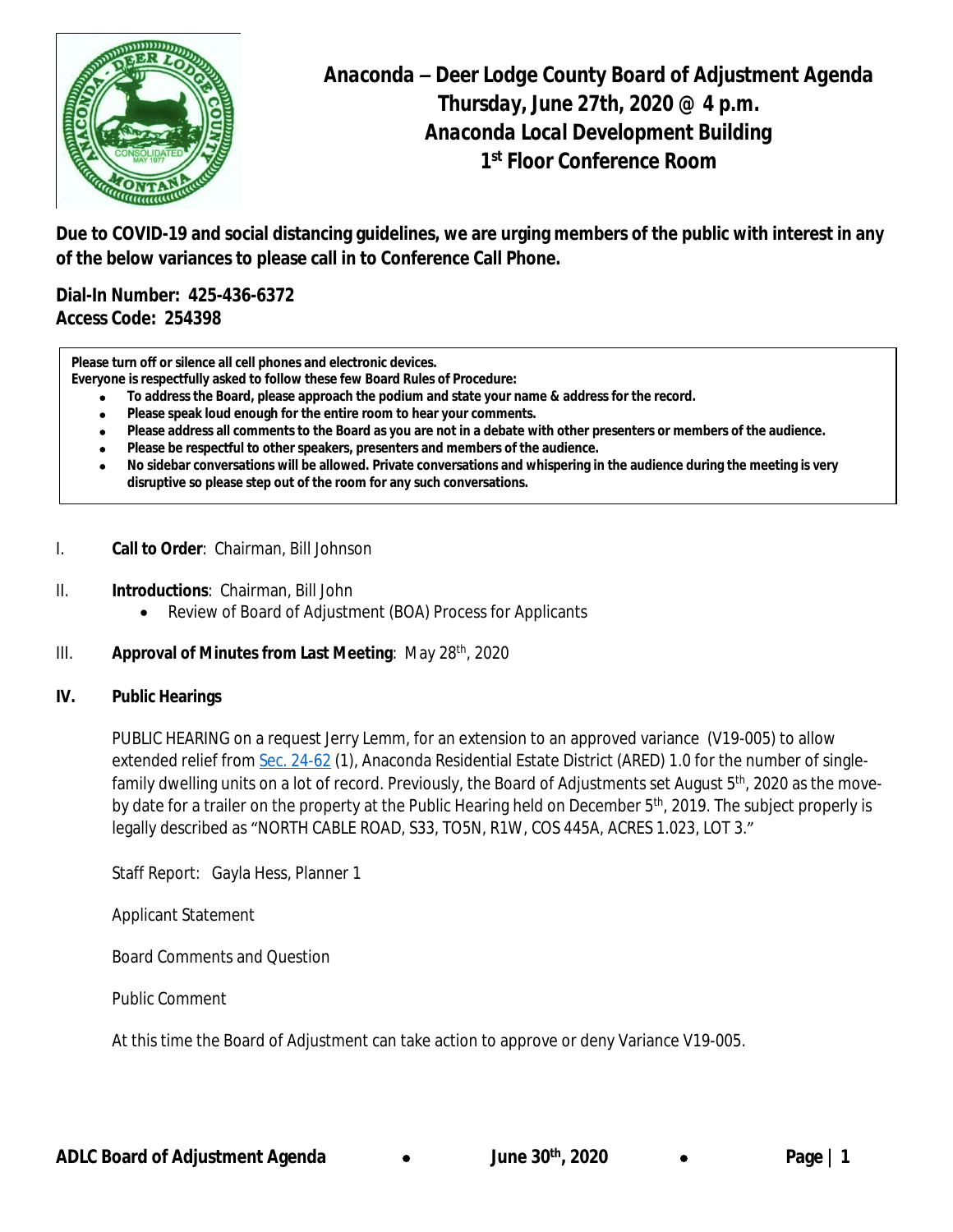

PUBLIC HEARING on a request by Daniel Counter of 5 North Preston for a variance to allow relief from [Sec. 24-275](https://library.municode.com/mt/anaconda-deer_lodge_county/codes/code_of_ordinances?nodeId=PTIICOOR_CH24DEPESY_ARTXXIVOPDEDIOD_S24-275DEST) (2) of the Development Permit System (DPS) which limits maximum structural height of 28 feet for structures within the Opportunity Development District (ODD). Applicant proposes to build a forty (40) foot pole for a windmill. Property is legally described as "OPPORTUNITY ORIGINAL TOWNSITE, S10, T04 N, R10 W, Lot 57, ACRES 0.75, N2W150 FT."

Staff Report: Gayla Hess, Planner 1

Applicant Statement

Board Comments and Questions

Public Comment

At this time, the Board of Adjustment can take action to approve or deny Variance 20-002.

PUBLIC HEARING on a request by Lora Baumann for a variance to allow relief from [Sec. 24-105,](https://library.municode.com/mt/anaconda-deer_lodge_county/codes/code_of_ordinances?nodeId=PTIICOOR_CH24DEPESY_ARTVIIIGONECODIGN_S24-105VEAC) Goosetown Neighborhood Conservation District (GNCD), to allow vehicular access from the street when an alley is available. Applicant owns the vacant lot and uses it for storage. The subject property is legally described as "EASTERN ADDITION (ANACONDA), S02, T04 N, R11 W, BLOCK 55, Lot 8."

Staff Report: Gayla Hess, Planner 1

Applicant Statement

Board Comments and Questions

Public Comment

At this time, the Board of Adjustment can take action to approve or deny Variance V20-004.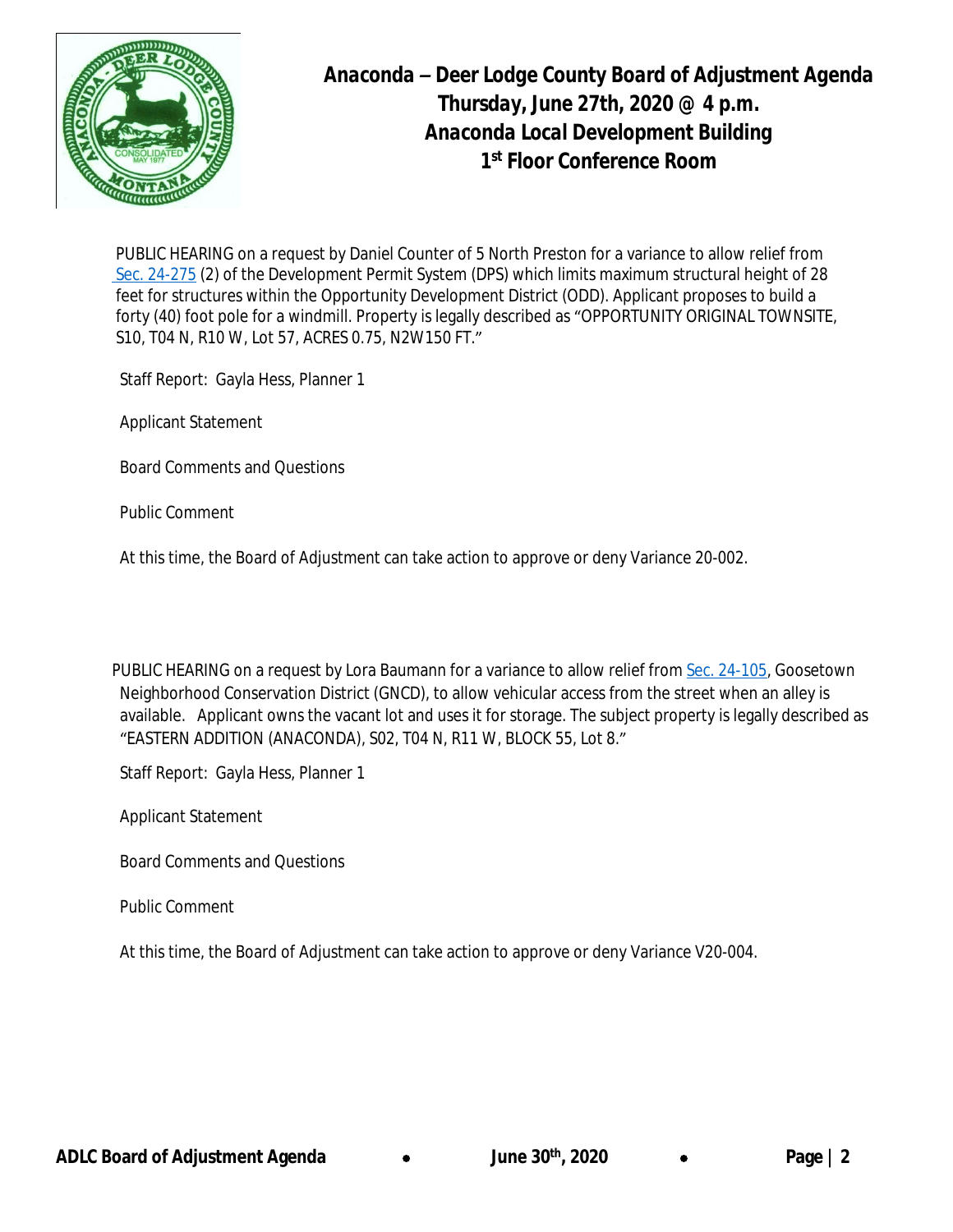

PUBLIC HEARING on a request by Herbert Lutey of 105 Washington St. for a variance to allow relief from [Appendix A. Division 2](https://library.municode.com/mt/anaconda-deer_lodge_county/codes/code_of_ordinances?nodeId=PTIICOOR_CH24DEPESY_APXASURE_DIV2FEREWA) Regulation A.1 of the Development Permit System (DPS) which prohibits fencing within or bounding a required front setback from exceeding 4 feet in height. Applicant proposes to erect a six (6) foot fence on the west portion of his lot at 103 Washington St; legally described as "EASTERN ADDITION (ANACONDA), S02, T04 N, R11 W, BLOCK 21, Lot 11 - 12, LESS S 7.16 FT" The area is within the Goosetown Neighborhood Conservation Development District (GNCD).

Staff Report: Gayla Hess, Planner 1

Applicant Statement

Board Comments and Questions

Public Comment

At this time, the Board of Adjustment can take action to approve or deny Variance V20-005.

## V. **New Business**: None

## **VI. Miscellaneous**

- Matters from the Staff
- Matters from the Board

# **VII. Public Comment**

This is the time for members of the public to comment on items not on the agenda that fall within the Board of Adjustment jurisdiction.

# VIII. **Next Meeting Date**: TBD

IX. **Adjournment:** Chairman, Bill Johnson